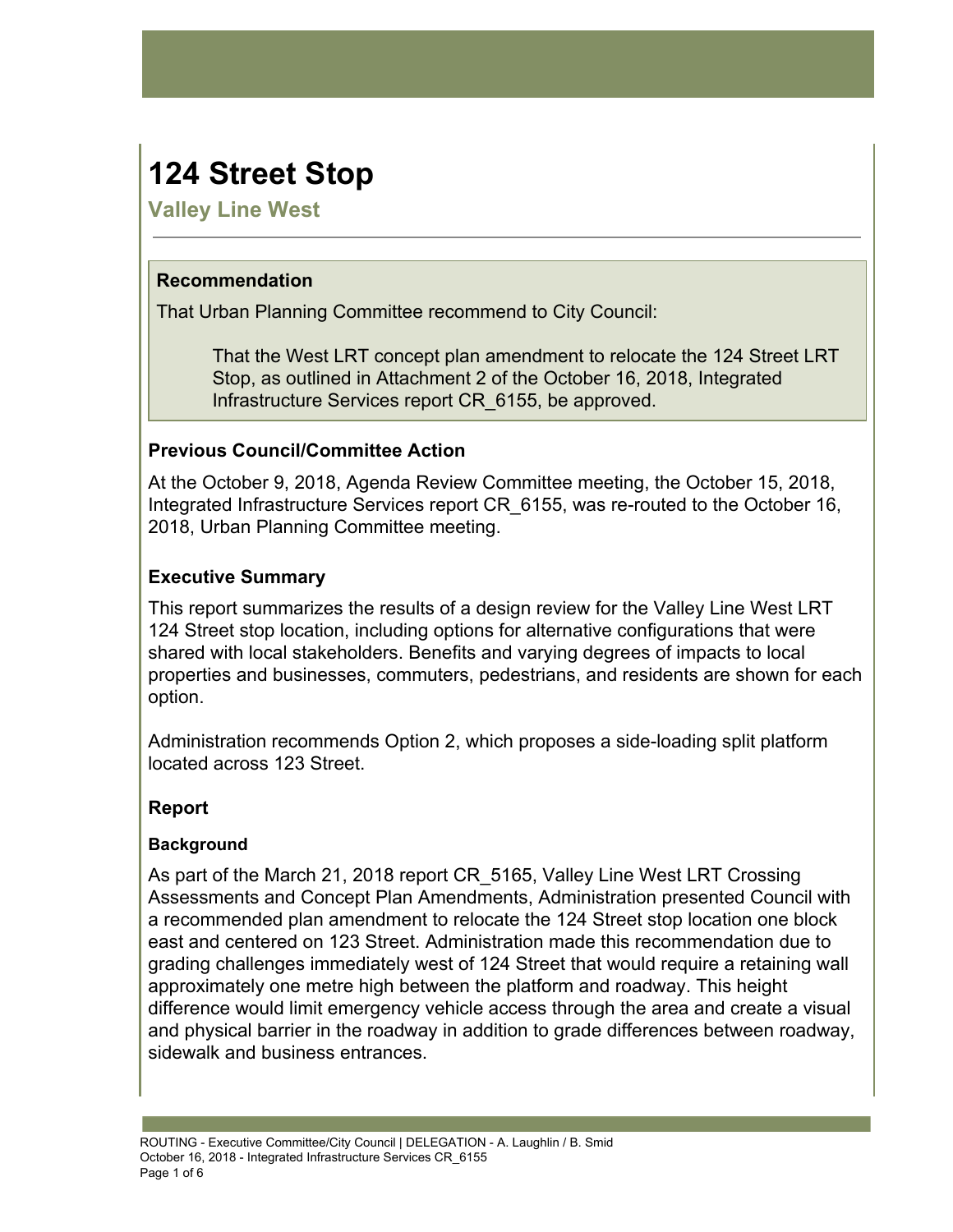At the March 21, 2018 non-statutory public hearing, the public raised concerns regarding the overall impact of the 124 Street LRT configuration to the surrounding properties. The concept plan for this area has center running LRT along Stony Plain Road, with a single traffic lane on each side. The design of the intersection considers trackway, LRT platform design, roadway geometry and adjacent land use and land impacts. Administration determined that additional land around the intersection of 124 Street is required to accommodate the LRT stop platforms, trackway and through lanes, with the removal of the eastbound left turn bay already included in the original concept plan to minimize overall impact.

Administration's recommendation to relocate the LRT stop one block east to 123 Street was not approved on March 21, 2018 and Council asked Administration to look for ways to reconfigure the 124 Street stop to minimize property impacts and improve integration with developments around 124 Street.

#### **Design Options**

Administration explored opportunities to minimize property impacts through additional review and different design options. Administration engaged with immediate area property owners, businesses and tenants in early July 2018.

Three options were presented at a July 4, 2018 engagement event:

- 1) Option 1 is the current approved concept plan design, with an at-grade LRT stop centred around 124 Street.
- 2) Option 2 is a side-loading split platform LRT stop centred around 123 Street.
- 3) Option 3 is a side-loading split platform LRT stop located between 125 and 126 Streets.

Each option has unique advantages and disadvantages relating to considerations such as property impacts, fit within surrounding area, LRT stop spacings and ridership catchment. A detailed description of each option is provided below and the designs of Option 1, 2 and 3 are shown in Attachments 1, 2 and 3 respectively.

In all options, there are some common parcels of land that are required for the Valley Line West project; these parcels are shown in red in Attachments 1, 2 and 3. Other property impacts that are unique to each design option are shown in yellow.

## Option 1 - Split platforms across 124 Street

This option is consistent with the current concept plan, with the LRT platform centred around 124 Street. The design of the LRT platform requires it to be relatively flat along the full length of the stop. Due to an existing sag point along Stony Plain Road located west of 124 Street, a retaining wall approximately one metre high is required between the platform and the westbound lane on Stony Plain Road, to accommodate a level platform west of 124 Street. In addition, the eastbound travel lane will need to be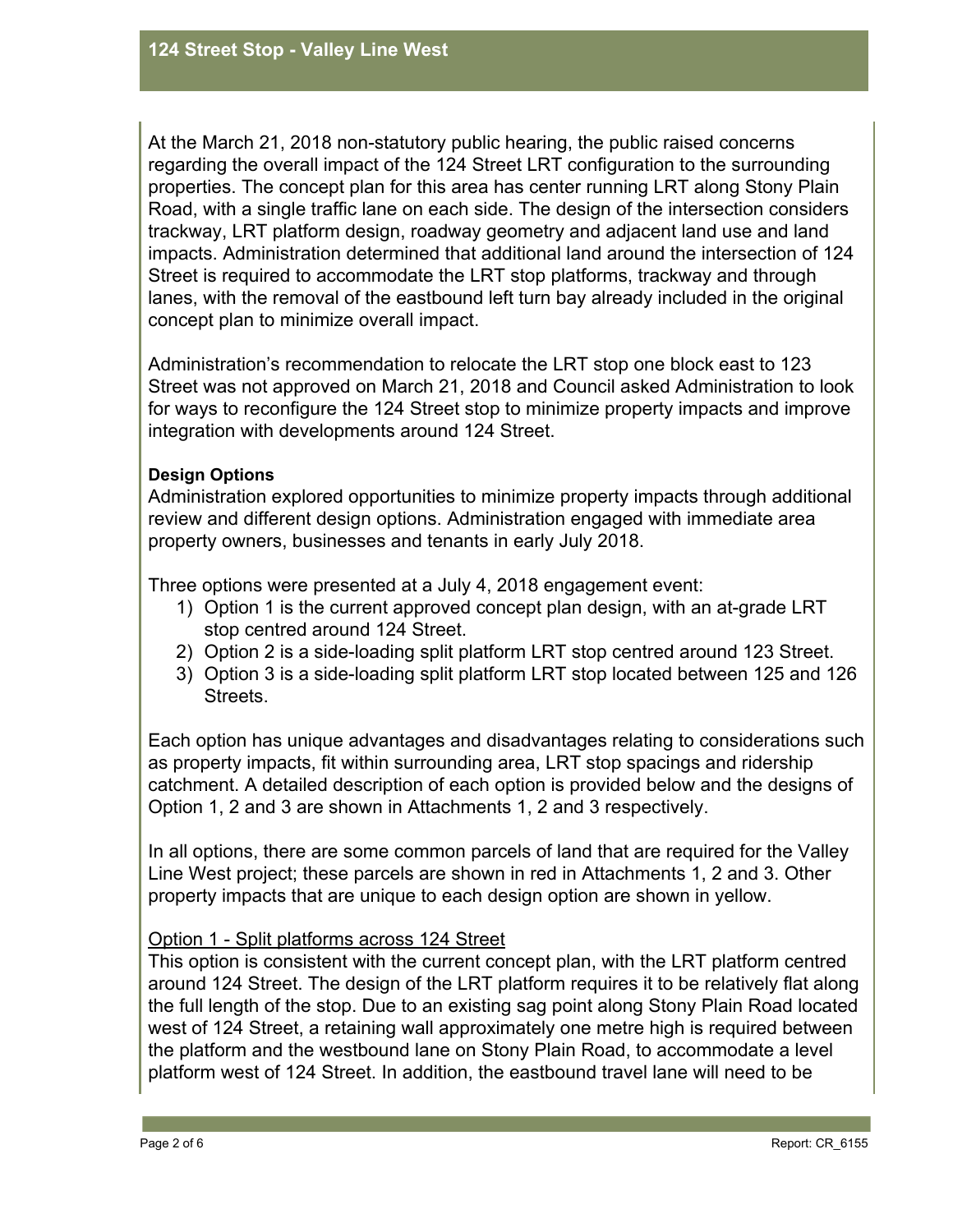raised, resulting in additional property acquisition requirements due to a significant grade difference between roadway and adjacent building entrances.

#### Option 2 - Split platforms across 123 Street

This option places the eastbound platform between 123 Street and 122 Street, and the westbound platform between 124 Street and 123 Street. Since the grade between 122 Street to 124 Street is relatively gradual, there is no need for any retaining walls between 122 Street and 124 Street.

Compared to Option 1 (the original concept), this option does not require any additional land other than the land already identified as a requirement for the project (parcels shown in red in Attachment 2).

Option 2 would move the 124 Street stop approximately 120 metres closer to the 120 Street stop, and further away from the Glenora stop.

Based on an assessment of the design options and considering the area impacts, fit and engagement feedback, Administration recommends the Option 2 design, with the relocation of the 124 Street LRT stop one block east, as shown in Attachment 2.

#### Option 3 - Split platforms between 125 and 126 Street

This option places the side-loading platforms between 125 Street and 126 Street. As such, lands are required on both sides of Stony Plain Road to accommodate the platforms and the shift of the eastbound and westbound traffic lanes around these platforms.

This segment of Stony Plain Road is very constrained. In order to reduce impacts to adjacent properties and minimize displacements of residents and businesses, this option only accommodates a 1.25 metre wide sidewalk on both sides of the road, between 125 Street and 126 Street. A 1.25 meter sidewalk is not desirable from a walkability and accessibility perspective and does not meet City Design & Construction standards. Option 3 impacts a greater number of properties, people and businesses compared to Options 1 and 2.

There is no retaining wall required between 125 Street and 126 Street, as the grade in this area is relatively gradual.

Compared to Option 1 (the original concept), this option would move the 124 Street stop approximately 120 meters closer to the Glenora stop and further away from the 120 Street stop.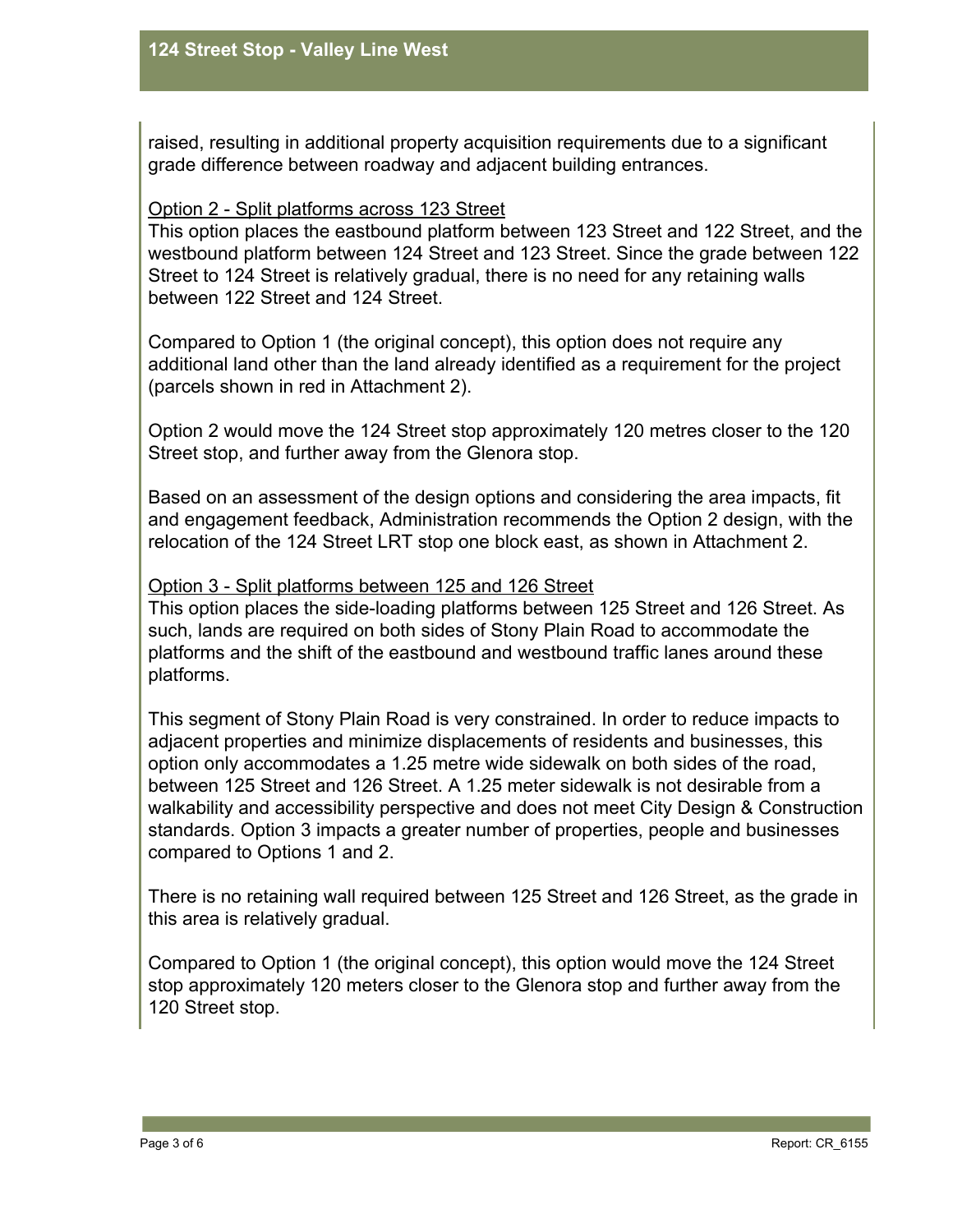## **Public Engagement**

Previous public engagement on the proposal to relocate the 124 Street stop occurred at a session held in January 2018 with 255 people in attendance. The project received 69 feedback forms; more than 80 percent of those who completed comment forms either supported or had no comment on the relocation.

Following Council's direction at the March 21, 2018 meeting, Administration held a follow-up stakeholder session on July 4, 2018 to outline alternatives and implications, and to receive additional feedback. This localized presentation/discussion session targeted property owners, business owners and residents along Stony Plain Road between 121 Street and 127 Street, with invitations distributed by hand and email. There were 26 attendees and only five completed comment forms. All five indicated the reasons for the recommended relocation of the stop were more clear as a result of the session. This was consistent with the verbal feedback received in face-to-face discussions. Additional comments, including several that were applied directly to the display drawings, were generally unrelated to the stop relocation and instead focused on traffic flow and the area road network.

A separate meeting was held with the 124 Street Business Association Board of Directors on June 14, 2018 to obtain opinions and feedback. The rationale for the recommended amendment to the concept plan was accepted, it was felt the local business area would remain well-served with the revised stop location. There was disappointment that no option could accommodate a left-hand turn from Stony Plain Road eastbound to 124 Street northbound.

The Valley Line West Citizen Working Group for the area told Administration through regular meetings that their greatest concern was turning restrictions and general traffic flow on Stony Plain Road at 124 Street following the introduction of LRT, irrespective of stop location.

| Corporate Outcome(s): Edmontonians use public transit and active modes of transportation |                                                                                                                               |                          |                         |  |  |  |
|------------------------------------------------------------------------------------------|-------------------------------------------------------------------------------------------------------------------------------|--------------------------|-------------------------|--|--|--|
| Outcome(s)                                                                               | Measure(s)                                                                                                                    | Result(s)                | Target(s)               |  |  |  |
| Edmontonians use public transit and<br>active modes of transportation                    | Transit ridership                                                                                                             | 91.6 rides/capita (2017) | 105 rides/capita (2018) |  |  |  |
|                                                                                          | Journey to work mode<br>(percent of survey)<br>respondents who<br>select auto passenger,<br>transit, walk, cycle or<br>other) | 26.1% (2017)             | 25.9% (2018)            |  |  |  |

## **Corporate Outcomes and Performance Management**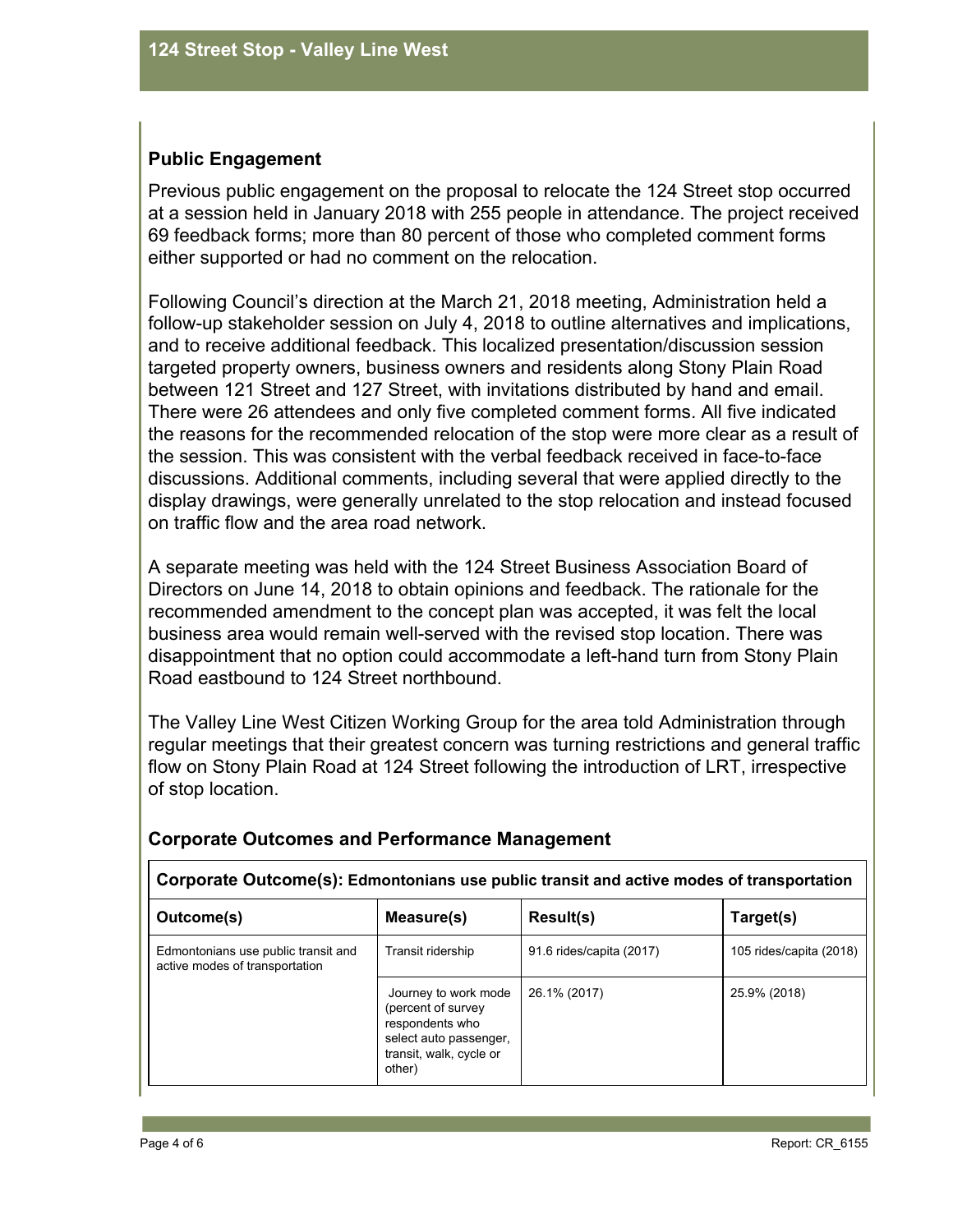| Corporate Outcome(s): Edmonton is attractive and compact |                                                                                                                               |            |            |  |  |  |
|----------------------------------------------------------|-------------------------------------------------------------------------------------------------------------------------------|------------|------------|--|--|--|
| Outcome(s)                                               | Measure(s)                                                                                                                    | Result(s)  | Target(s)  |  |  |  |
| Edmonton is attractive and<br>compact                    | Edmontonians' Assessment:<br>Well-designed, Attractive<br>City (percent of survey<br>respondents who<br>agree/strongly agree) | 53% (2017) | 55% (2018) |  |  |  |

# **Corporate Outcome(s): The City of Edmonton has sustainable and accessible infrastructure**

| Outcome(s)                                                               | Measure(s)                                                                                                                                                                         | Result(s)  | Target(s)  |
|--------------------------------------------------------------------------|------------------------------------------------------------------------------------------------------------------------------------------------------------------------------------|------------|------------|
| The City of Edmonton has<br>sustainable and accessible<br>infrastructure | Edmontonians' Assessment:<br>Access to Infrastructure.<br>Amenities and Services that<br>Improve Quality of Life<br>(percent of survey<br>respondents who<br>agree/strongly agree) | 68% (2017) | 70% (2018) |

# **Risk Assessment**

| <b>Risk</b><br><b>Element</b> | <b>Risk Description</b>                                                                                                                                                                                                                                                                                                                           | Likeli<br>hood             | Impact                | <b>Risk</b><br><b>Score</b><br>(with<br>current<br>mitiga<br>tions) | <b>Current</b><br><b>Mitigations</b>                                                                                                           | <b>Potential</b><br><b>Future</b><br><b>Mitigations</b>                             |
|-------------------------------|---------------------------------------------------------------------------------------------------------------------------------------------------------------------------------------------------------------------------------------------------------------------------------------------------------------------------------------------------|----------------------------|-----------------------|---------------------------------------------------------------------|------------------------------------------------------------------------------------------------------------------------------------------------|-------------------------------------------------------------------------------------|
| Public<br>Perception          | Recommended design<br>change would result in LRT<br>concept plan amendments.<br>West LRT concept plan was<br>approved in Jan 2011.<br>Downtown LRT concept<br>plan was approved in Feb<br>2012. Subsequent<br>decisions and actions, such<br>as land acquisitions and<br>stakeholder engagement,<br>were made based on<br>approved concept plans. | $5 -$<br>Almost<br>Certain | $2 -$<br>Moderat<br>e | $10 -$<br><b>Medium</b>                                             | Consider public<br>engagement<br>results. Present<br>recommendations<br>to City Council and<br>communicate<br>recommendation to<br>the public. | Develop and<br>execute<br>engagement plan<br>for newly<br>impacted<br>stakeholders. |